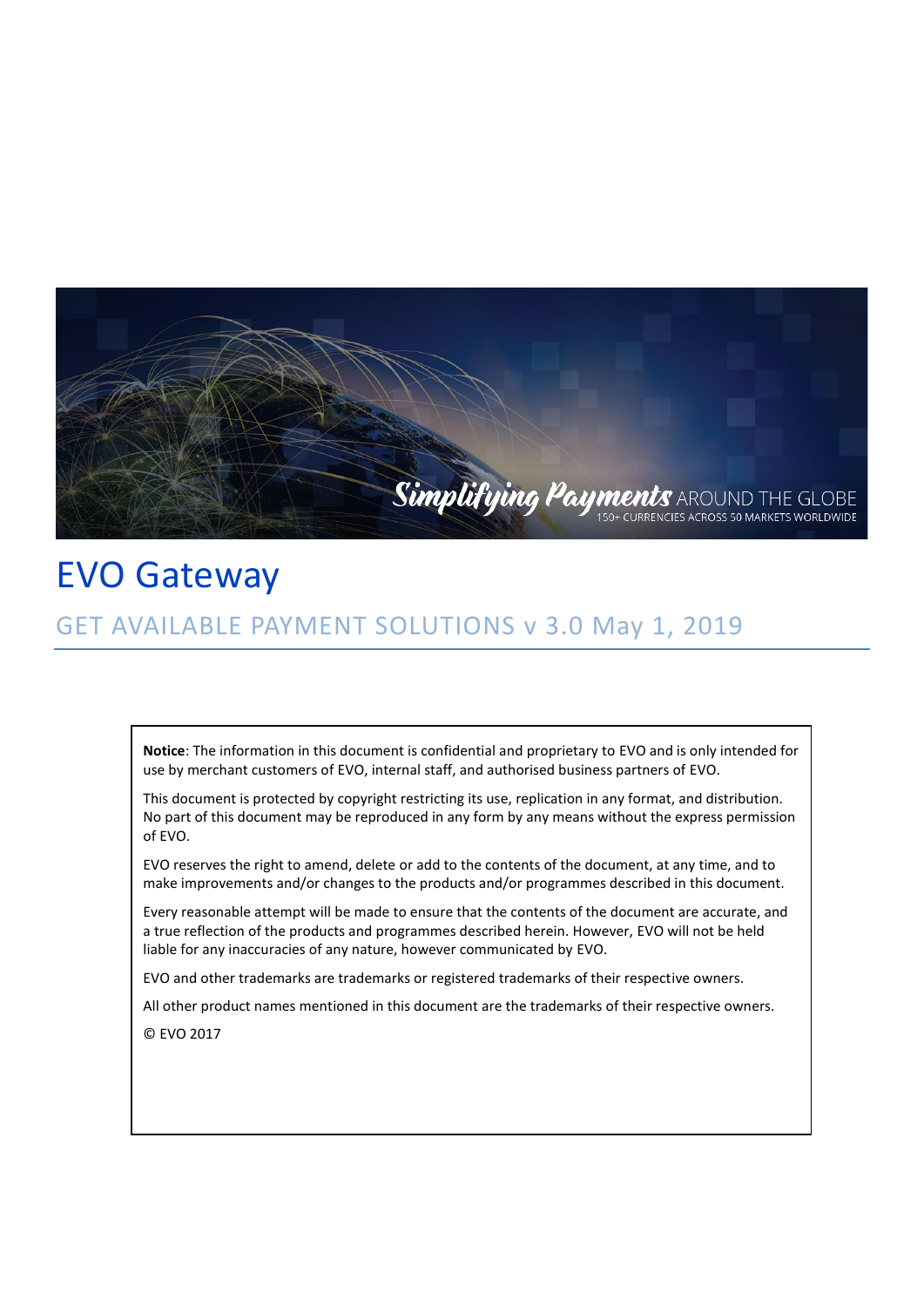

| $\mathbf{1}$   |       |  |
|----------------|-------|--|
|                | 1.1   |  |
|                | 1.1.1 |  |
|                | 1.1.2 |  |
|                | 1.1.3 |  |
|                | 1.2   |  |
|                | 1.2.1 |  |
|                | 1.2.2 |  |
|                | 1.2.3 |  |
|                | 1.3   |  |
|                | 1.3.1 |  |
|                | 1.3.2 |  |
|                | 1.3.3 |  |
| $\overline{2}$ |       |  |
|                | 2.1   |  |
|                | 2.1.1 |  |
|                | 2.1.2 |  |
|                | 2.1.3 |  |
|                | 2.2   |  |
|                | 2.2.1 |  |
|                | 2.2.2 |  |
|                | 2.2.3 |  |
|                | 2.3   |  |
|                | 2.3.1 |  |
|                | 2.3.2 |  |
|                | 2.3.3 |  |

### <span id="page-1-0"></span>**Document Purpose**

The purpose of this document is to describe the GET AVAILABLE PAYMENT SOLUTIONS API Operation to enable merchant developers to integrate their webpages with the EVO Gateway. Refer to the EVO Gateway - 0 - Overview document for how this API Operation is used in the merchant processes.

The GET AVAILABLE PAYMENT SOLUTIONS API Operation allows the merchant to check the payment solutions that are available to them, for a given country, currency and brand.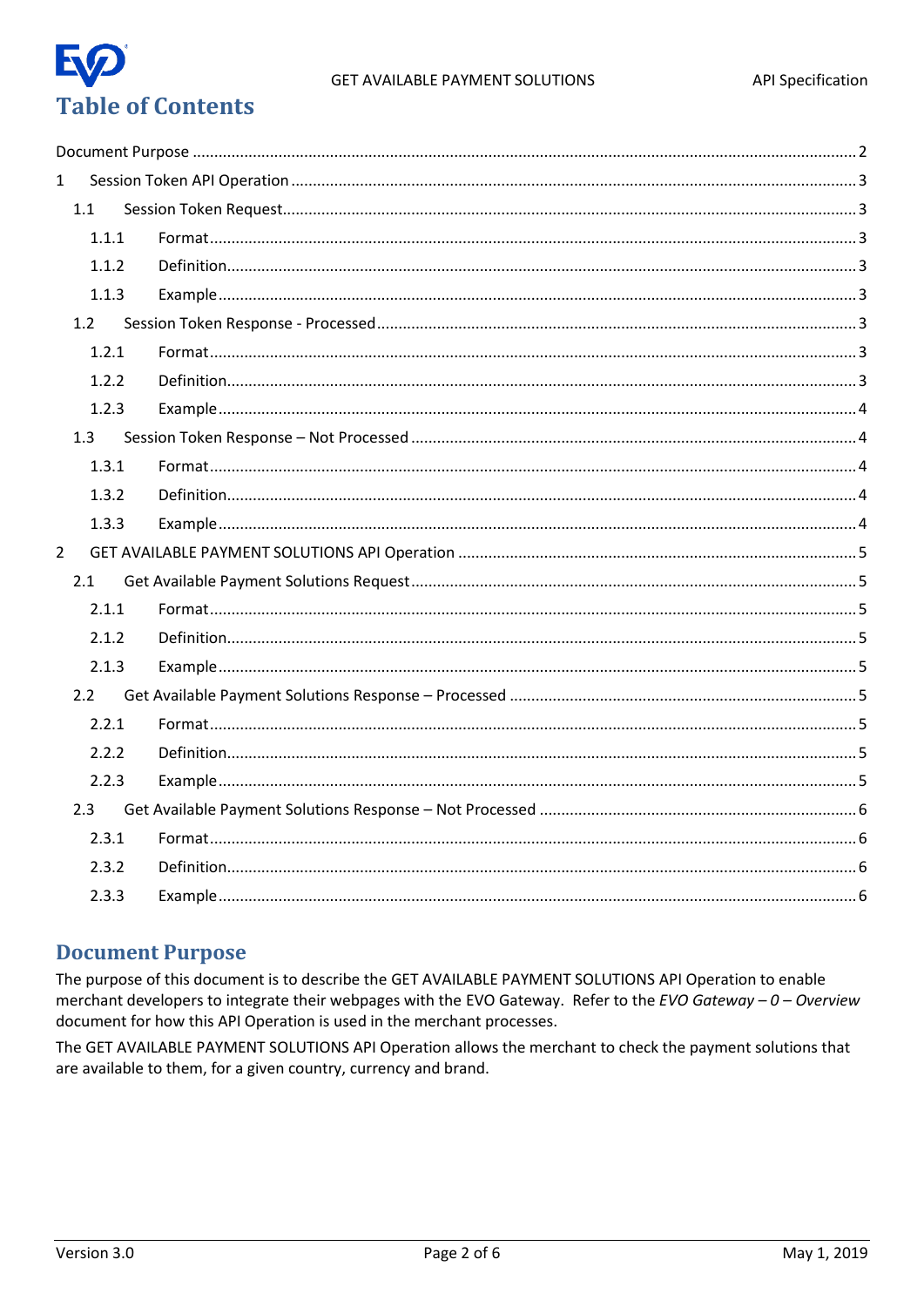### EQ GET AVAILABLE PAYMENT SOLUTIONS API Specification **1 Session Token API Operation**

# <span id="page-2-1"></span><span id="page-2-0"></span>**1.1 Session Token Request**

### **1.1.1 Format**

<span id="page-2-3"></span><span id="page-2-2"></span>POST Request to Session Token Request URL (see Section 3 of the *EVO Gateway – 0 – Overview* document)

### **1.1.2 Definition**

| Parameter      | Data Type           | Mandatory | Description                                                                                                                                                                 |
|----------------|---------------------|-----------|-----------------------------------------------------------------------------------------------------------------------------------------------------------------------------|
| merchantid     | Integer $(18)$      | Y         | The identifier for the merchant in the EVO Gateway provided at on-boarding                                                                                                  |
| password       | String (64)         | Υ         | The merchant's password to the EVO Gateway provided at on-boarding                                                                                                          |
| action         | String (enum)       | Υ         | Must be "GET_AVAILABLE_PAYSOLS"                                                                                                                                             |
| timestamp      | Integer (18)        | Υ         | Milliseconds since 1970-01-01 00:00:00                                                                                                                                      |
| allowOriginUrl | <b>String (253)</b> | Υ         | The merchant's URL that will make the Get Available Payment Solutions<br>Request (section 2.1)<br>Cross-Origin Resource Sharing (CORS) headers will allow only this origin. |
| currency       | String (enum)       |           | The ISO alpha-3 code, as defined in the ISO 4217 standard, for the currency in<br>which a Payment Solution is available                                                     |
| country        | String (enum)       | Υ         | The ISO alpha-2 code, as defined in the ISO 3166 standard, for the currency in<br>which a Payment Solution is available                                                     |
| brandid        | Integer (18)        | N         | The Brand Id supplied by the EVO Gateway when the merchant account was<br>set up for which a Payment Solution is available                                                  |

### **1.1.3 Example**

<span id="page-2-4"></span>merchantId=1111111&password=klw74U6yt40mNo&allowOriginUrl=www.merchantsite.com&action=GET\_AVILABL BE\_SOLS&timestamp=1249751864238&currency=EUR&country=IE&brandId=1234567

# <span id="page-2-6"></span><span id="page-2-5"></span>**1.2 Session Token Response - Processed**

### **1.2.1 Format**

#### <span id="page-2-7"></span>**JSON**

### **1.2.2 Definition**

| Parameter         | Data Type      | Description                                                                                                                                                                                                                                                                                                             |
|-------------------|----------------|-------------------------------------------------------------------------------------------------------------------------------------------------------------------------------------------------------------------------------------------------------------------------------------------------------------------------|
| result            | String (40)    | Will always be "success"                                                                                                                                                                                                                                                                                                |
| merchantid        | Integer $(18)$ | The <i>merchantid</i> received in the Session Token Request (section 1.1)                                                                                                                                                                                                                                               |
| token             | String (40)    | The Session Token that is a one-time use, hexadecimal string<br>The Session Token that must only be used for the Get Available Payment Solutions<br>Request (see Section 2.1)<br>Session tokens are valid for 3600 second (1 hour) after which they expire<br>Any requests with expired session tokens will be rejected |
| resultId          | String (40)    | Hexadecimal string that is to be used in any support request calls                                                                                                                                                                                                                                                      |
| processingTime    | Integer $(6)$  | The time in seconds for the process to complete                                                                                                                                                                                                                                                                         |
| additionalDetails | Array          | Not used – will always be " $\{$ ' or not included                                                                                                                                                                                                                                                                      |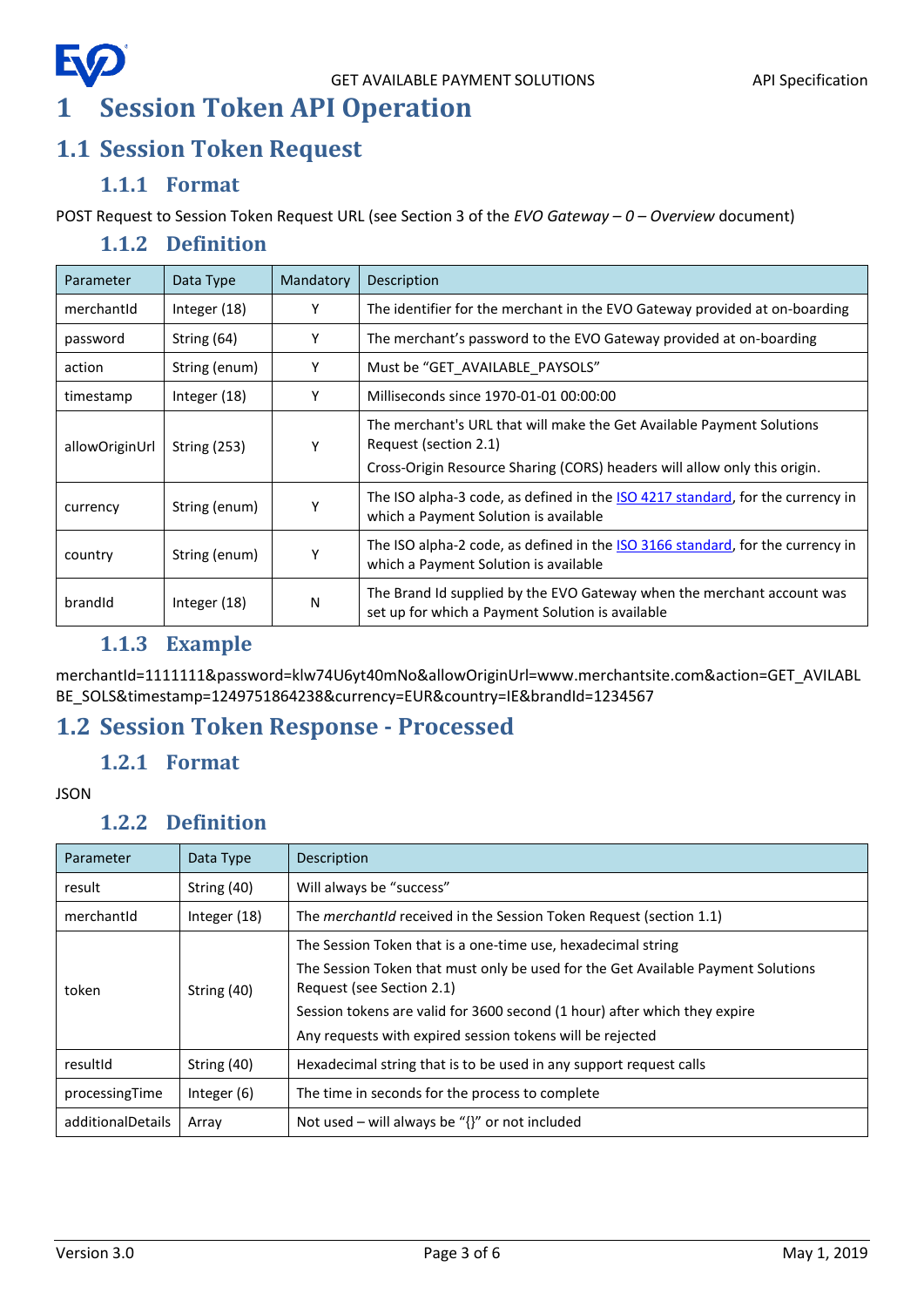### **1.2.3 Example**

<span id="page-3-0"></span>{

E

}

"result":"success",

"merchantId":1111111,

"token":"fghij67890fghij67890",

"resultId":"fghij67890fghij67890",

"processingTime: 546

# <span id="page-3-1"></span>**1.3 Session Token Response – Not Processed**

### **1.3.1 Format**

#### <span id="page-3-3"></span><span id="page-3-2"></span>JSON

### **1.3.2 Definition**

| Parameter         | Data Type           | Description                                                        |
|-------------------|---------------------|--------------------------------------------------------------------|
| result            | String (40)         | Will always be "failure"                                           |
| errors            | <b>String Array</b> | List of issues                                                     |
| resultId          | String (40)         | Hexadecimal string that is to be used in any support request calls |
| processingTime    | Integer (6)         | The time in seconds for the process to complete                    |
| additionalDetails | Arrav               | Not used – will always be " $\{$ " or not included                 |

### **1.3.3 Example**

```
{
```

```
"result": "failure",
```
"resultId": "99392fc1-bcd9-4fb0-8838-7dc37256cb51",

"additionalDetails": {},

"errors": [

{ "messageCode": "This field is required in [REQUEST]", "fieldName": "password" }

```
],
```
"processingTime": 395

}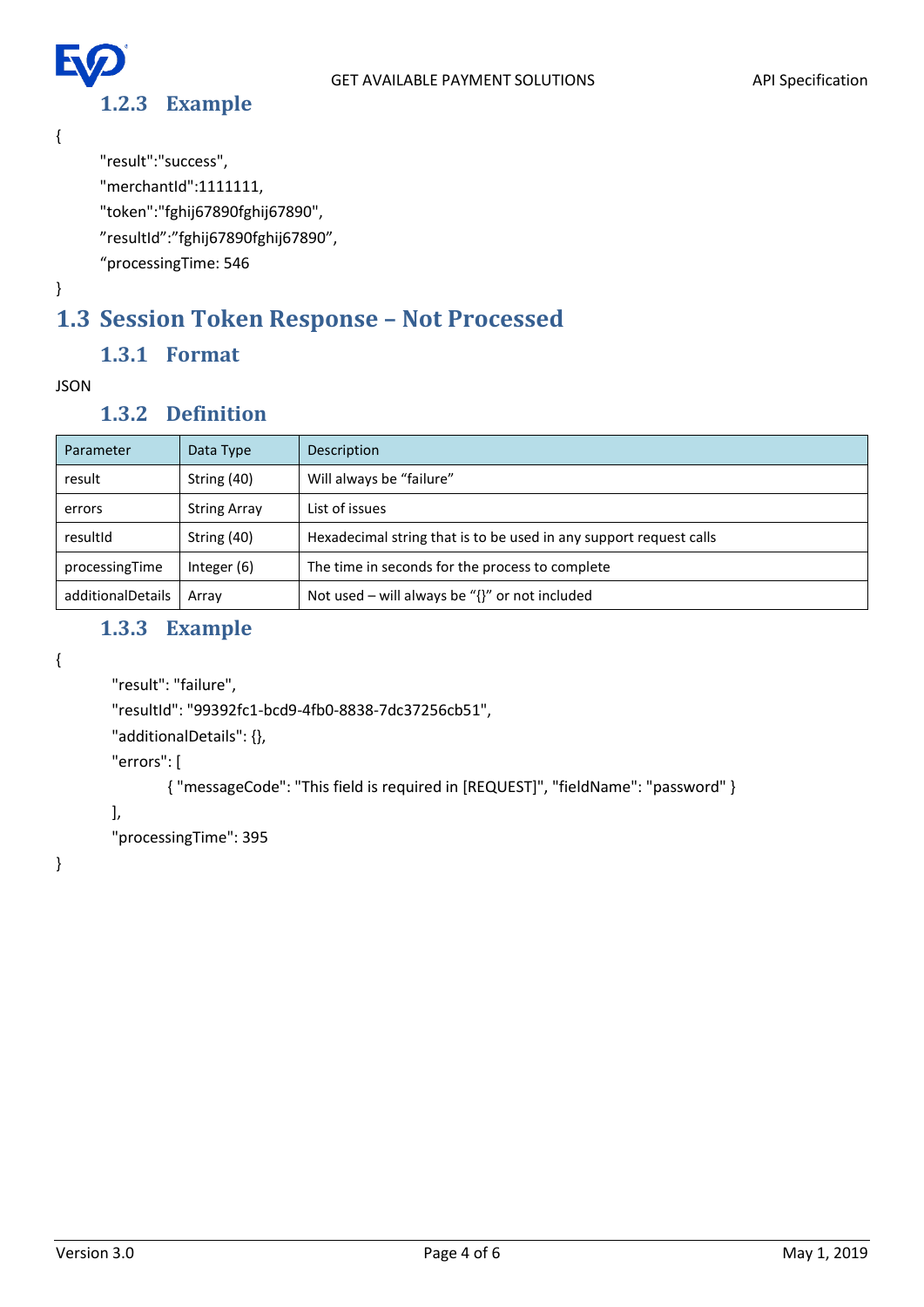

# <span id="page-4-0"></span>**2 GET AVAILABLE PAYMENT SOLUTIONS API Operation**

### <span id="page-4-1"></span>**2.1 Get Available Payment Solutions Request**

### **2.1.1 Format**

<span id="page-4-3"></span><span id="page-4-2"></span>POST Request to Action Request URL (see Section 3 of the *EVO Gateway – 0 – Overview* document)

#### **2.1.2 Definition**

| Parameter  | Data Type    | Mandatory | Description                                                                                                                                                 |
|------------|--------------|-----------|-------------------------------------------------------------------------------------------------------------------------------------------------------------|
| merchantId | Integer (18) | v         | The identifier for the merchant in the EVO Gateway provided at on-boarding<br>This must be the same as that sent in the Session Token Request (section 1.1) |
| token      | String (40)  |           | Session Token received in the Session Token Response - Processed (section 1.2)                                                                              |

#### **2.1.3 Example**

```
merchantId=1111111&token=fghij67890fghij67890
```
# <span id="page-4-5"></span>**2.2 Get Available Payment Solutions Response – Processed**

#### **2.2.1 Format**

#### <span id="page-4-7"></span><span id="page-4-6"></span>JSON

#### **2.2.2 Definition**

| Parameter         | Data Type           | Description                                                               |  |
|-------------------|---------------------|---------------------------------------------------------------------------|--|
| result            | String (enum)       | Will always be "success"                                                  |  |
| merchantid        | Integer (18)        | The <i>merchantid</i> received in the Session Token Request (section 1.1) |  |
| data              | <b>String Array</b> | List of payment solutions available                                       |  |
| ID                | Integer (18)        | The unique identifier for the Payment Solution in the EVO Gateway         |  |
| <b>NAME</b>       | <b>String (150)</b> | The name of the Payment Solution in the EVO Gateway                       |  |
| resultId          | <b>String</b>       | Hexadecimal string that is to be used in any support request calls        |  |
| processingTime    | Integer $(6)$       | The time in seconds for the process to complete                           |  |
| additionalDetails | Array               | Not used – will always be " $\{$ ' or not included                        |  |

### **2.2.3 Example**

<span id="page-4-8"></span>{

```
"result":"success",
```

```
"merchantid":"1111111",
```
"data": [

```
{"NAME":"CreditDebitCards","ID":"500"},
```

```
{"NAME":"Neteller","ID":"100"}
```

```
],
```

```
"additionalDetails":{},
```

```
"resultId":"e79e9506-a38a-403e-b435-be0c91b436db",
```

```
"processingTime: 236
```
}